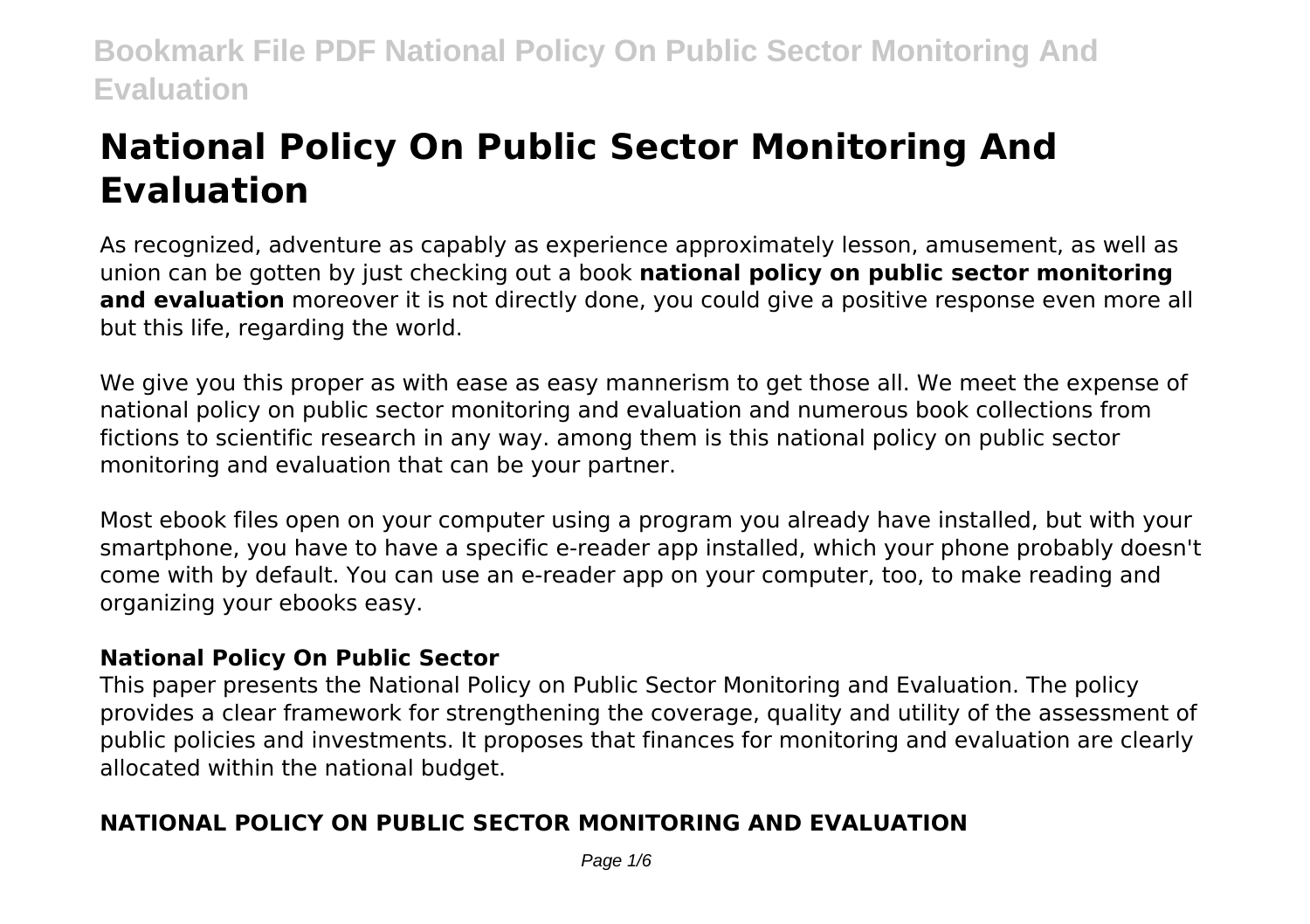Ministry of Health Pharmacy Division Stock Status Report as at 1st February 2020. Antiretroviral medicines Public sector: NMS is well stocked with ARV medicines above 3 MOS except EFV 600mg, ATV/r...

## **All Publications | Ministry of Health Knowledge Management ...**

The general definition of the public sector includes government ownership or control rather than mere function and thereby includes, for example, the exercise of public authority or the implementation of public policy.

## **Public sector | economics | Britannica**

National Policy on Public Sector M&E implemented; 2. National M&E Technical Working Group managed; 3. Staff capacity in M&E improved through training. 4. Government Annual Performance Report (GAPR) for FY 2015/16 and Half Annual Performance Report (GHAPR) for FY 2016/17 produced, to provide Cabinet with strategic information for decision making ...

## **Monitoring and Evaluation – Office of the Prime Minister**

When an objective in the public sector is made known, it is usually said that the public policy has been set. The activity which precedes the public announcement of the objective is known as public policy – making. Professor B. J. Roux [1968:142] views public policy determination as 'a process of deciding on and spelling out

## **Public Policy and Factors Influencing Public Policy**

Overview. The foundation of public policy is composed of national constitutional laws and regulations. Further substrates include both judicial interpretations and regulations which are generally authorized by legislation. Public policy is considered strong when it solves problems efficiently and effectively, serves and supports governmental institutions and policies, and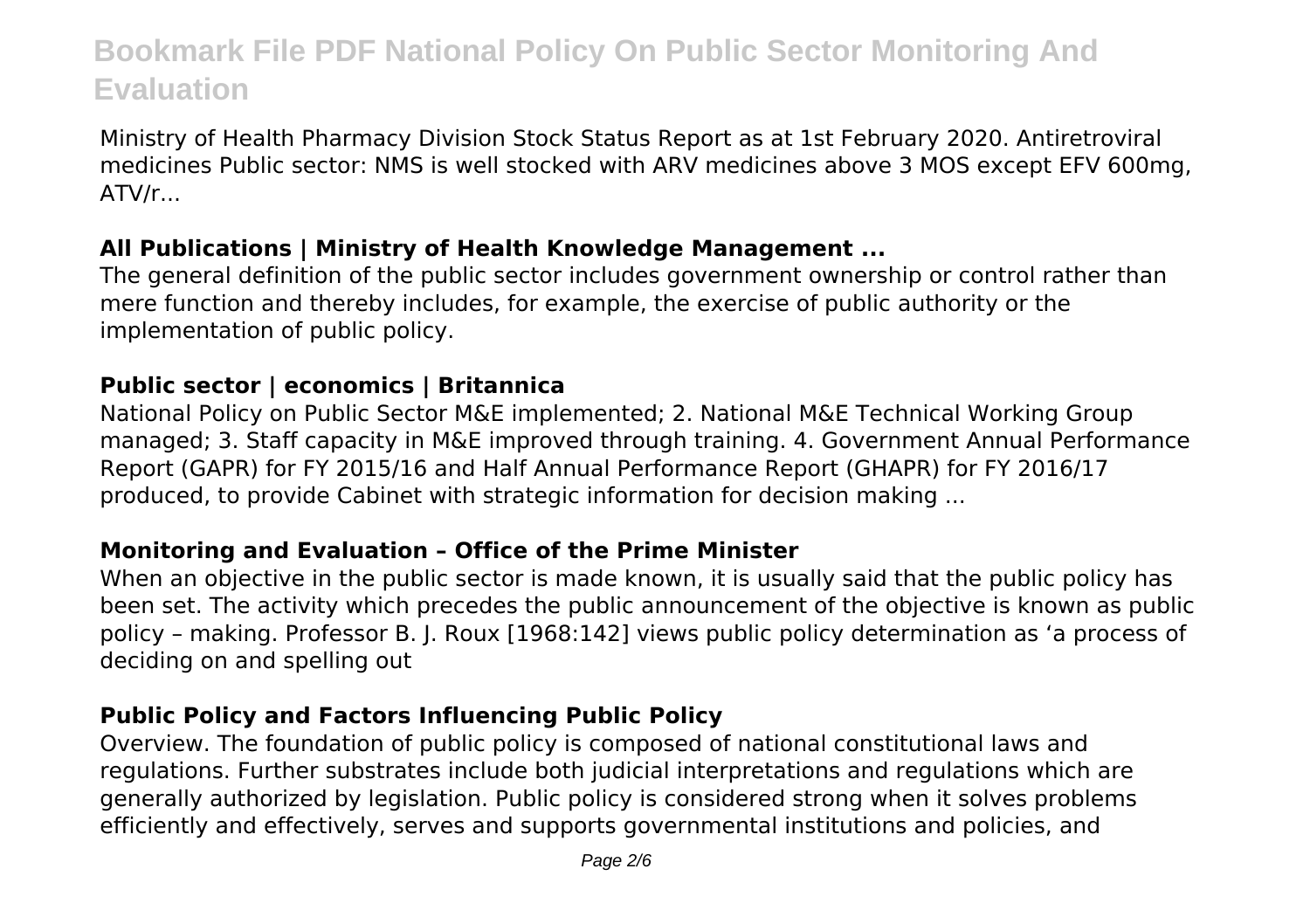encourages active ...

## **Public policy - Wikipedia**

National PPP Policy Framework National PPP Guidelines Overview National PPP Detailed Guidance Material Volume 1: Procurement Options Analysis Volume 2: Practitioners' Guide Volume 3: Commercial Principles for Social Infrastructure Volume 4: Public Sector Comparator Guidance Volume 5: Discount Rate Methodology Guidance

## **National Public Private Partnership Guidelines**

National Health Initiatives, Strategies & Action Plans View a list of national health initiatives, strategies, and action plans that can help guide public health planning and activities, and which often have policy implications. Guidelines & Recommendations

## **CDC - Public Health Policy - STLT Gateway**

Public Sector. The Public Sector is usually comprised of organizations that are owned and operated by the government and exist to provide services for its citizens. Similar to the voluntary sector, organizations in the public sector do not seek to generate a profit. Funding for public services are usually raised through a variety of methods, including taxes, fees, and through financial transfers from other levels of government (e.g. from a federal to a provincial or state government).

## **What is the Public Sector? Definition & Examples**

More and Better Public Montessori. Advancing public Montessori and Maria Montessori's vision of education as the great work of realizing the child's potential.

## **National Center for Montessori in the Public Sector (NCMPS)**

The concept of public sector is broader than simply that of core government and may overlap with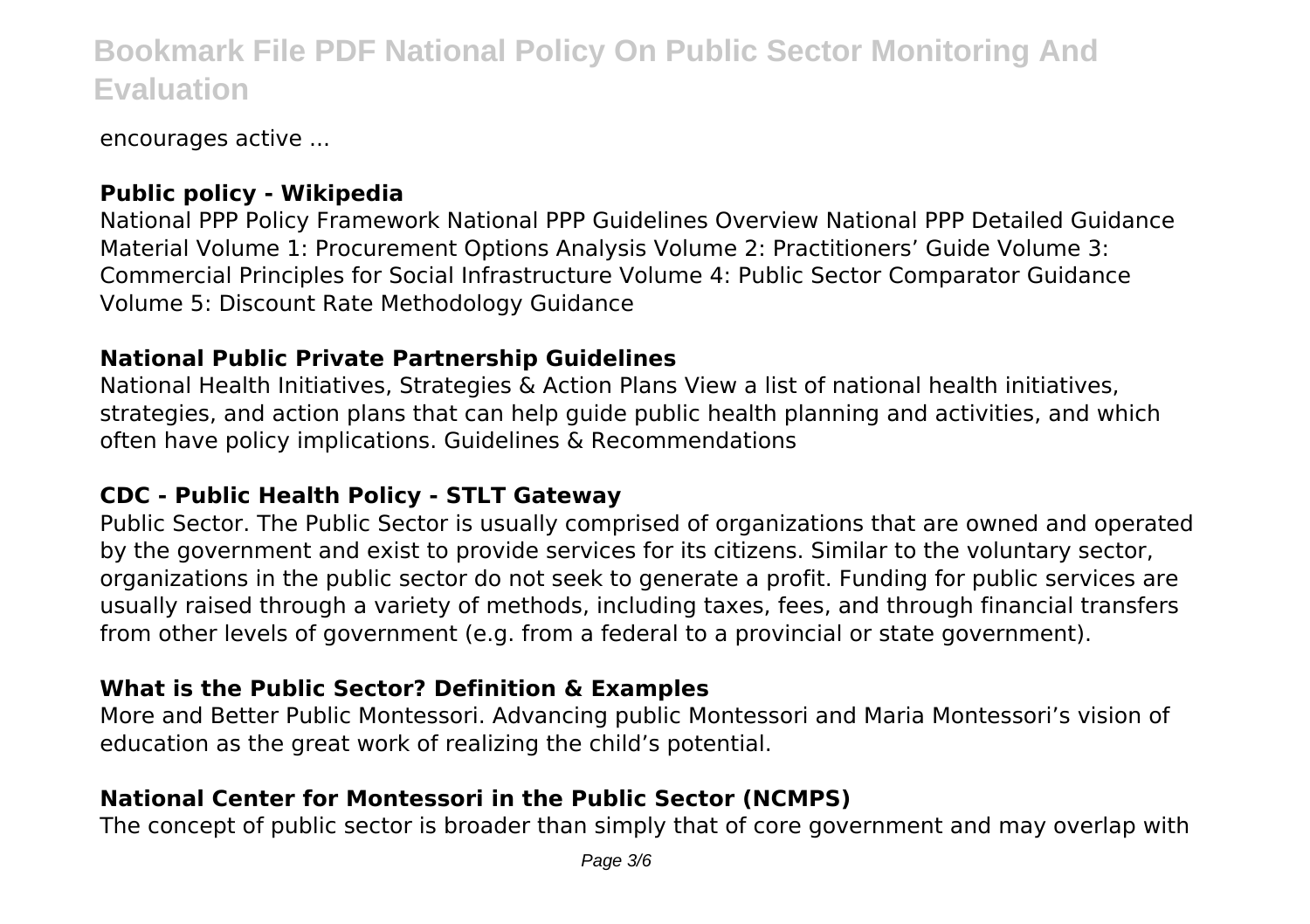the not-for-profit or private sectors. For the purposes of this guidance, the public sector consists of an expanding ring of organizations, with core government at the center, followed by agencies and public enterprises.

## **Supplemental Guidance: Public Sector Definition**

Essentially national policy is an aspect of public policy. Public policy entails any sort of laws or regulations made in the public sector (i.e. government). National policy will be any sort of laws or regulations made specifically at the federal level. Although, policy can also entail a bit more than laws and regulation.

## **What is the difference of national policy and public ...**

"Any reduction of the public sector, any shift of activities from the public to the private sphere, is a net moral and economic gain."-Murray Rothbard, The Fallacy of the Public Sector Libertarians and anarcho-capitalists have also argued that the system by which the public sector is funded, namely taxation, is itself coercive and unjust . [5]

## **Public sector - Wikipedia**

Public Policy Public Policy in Human Services The National Human Services Assembly focuses on a variety of policy and advocacy issue areas, most notably in the youth, intergenerational, disabilities, aging, and the human service sector at-large or the broader nonprofit community. Current Issues & Initiatives

## **Public Policy | National Human Services Assembly**

These are action points from the National Security Policy to focus on At-Risk Individuals and Communities: Breaking the Cycle of Violence: Every school should have a programme to deal with maladaptive behaviour, trauma, post traumatic stress, depression, and other long-term